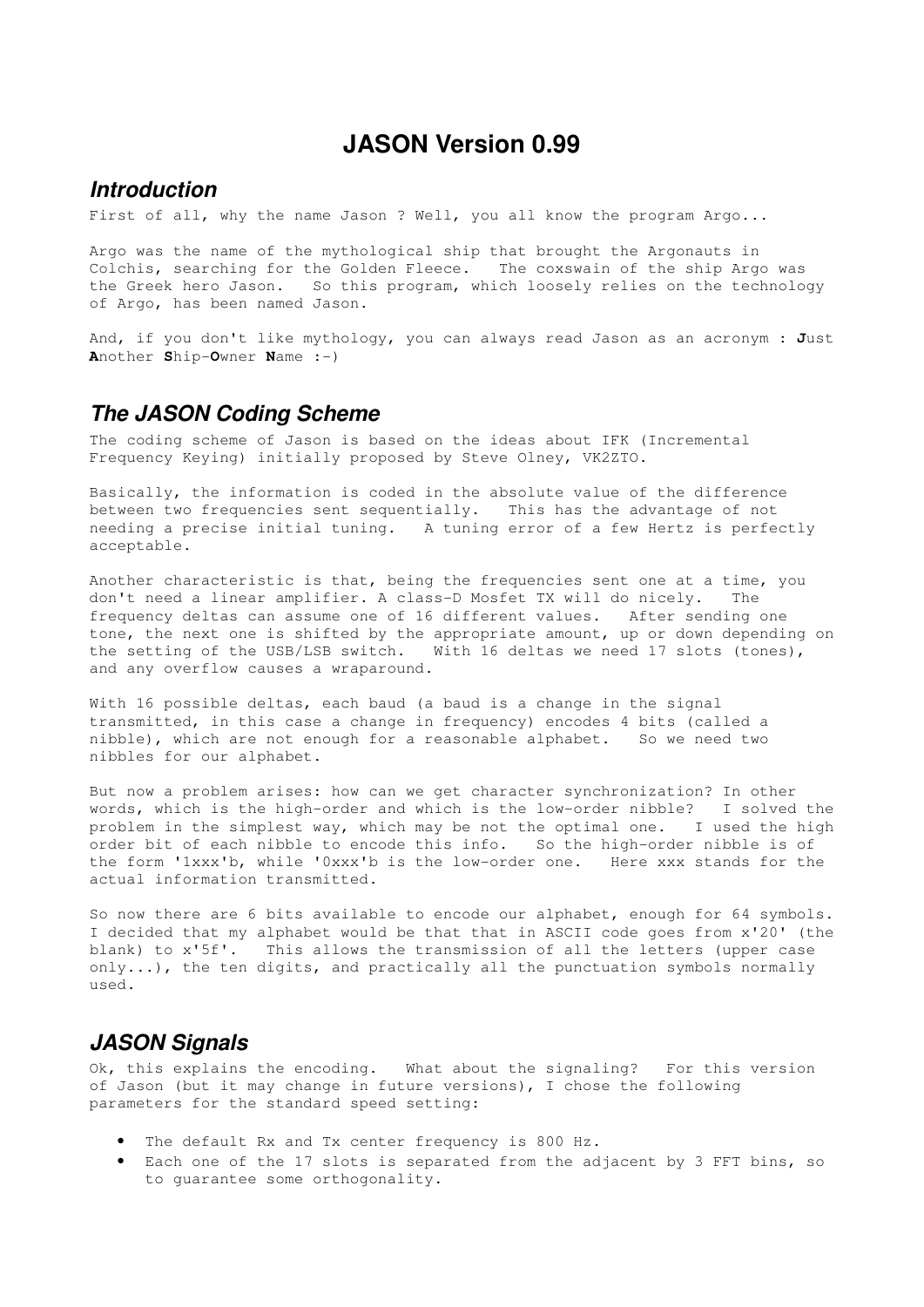- Each FFT bin is roughly 84 millihertz for the standard **Normal** speed setting, so the slots are at a distance of roughly 252 millihertz, for a total band occupancy of 4.038 Hz for the standard **Normal** speed setting.
- Each baud (each tone sent) lasts for roughly 11.89 seconds for the standard **Normal** speed setting (the inverse of the FFT bin width)
- The throughput hence is about 2.5 characters per minute for the standard **Normal** speed setting, hardly a speed champion, but it compares favorably with QRSS.

The following table summarises the parameters for the various speed and turbo on/off settings.

| Speed  | Tone         | Tone         | Bandwidth | Characters/Minute | Characters/Minute |  |
|--------|--------------|--------------|-----------|-------------------|-------------------|--|
|        | Duration (S) | Spaceing(Hz) | (Hz)      | (Turbo Off)       | (Turbo On)        |  |
| Slow   | 95.2         | J.O3         | 0.5       |                   |                   |  |
| Normal |              | 0.25         |           | 2.5               |                   |  |
| Fast   |              |              |           |                   | 4 (               |  |

# **Options**

The **Options** menu allows settings for a number of parameters. ================================================

- Select Audio Input...: Displays a Volume Control Dialog for your Soundcard Device. Here you can select the audio source input.
- **Read from Wav file…:** Displays an open file dialog to allow audio data to be read from a .WAV file (NOTE: Must have a sampling rate of 11025Hz).
- **Read from JAS file…:** Displays an open file dialog to allow data to be read from a .JAS file. A JAS file contains the down-sampled I and Q components of the audio input. ================================================
- **Jas Recording Setup:** Displays a save file dialog allowing the specification of the .JAS filename and save location.
- **Wav Recording Setup:** Displays a save file dialog allowing the specification of the .WAV filename and save location. ================================================
- **Center Frequencies…:** Displays a dialog that allows setting of the audio TX and RX frequencies (can be set independently) in the range of 50Hz – 5000Hz (the upper limit is set by the fixed 11025Hz sampling rate – Nyquist). Should initially be set to the default of 800Hz to allow easy netting.
- **Speed ->:** Displays a sub-menu to allow selection of three different speeds as shown in the table above (Slow/Normal/Fast). This setting must be the same at each end of the communication path. ================================================

| Select Audio Input           | Ctrl+A     |
|------------------------------|------------|
| Read from Way file           | Ctrl+O     |
| Read from JAS file           | $Ctrl + 1$ |
| Jas Recording Setup          | Ctrl+S     |
| Wav Recording Setup Ctrl+W   |            |
| Center Frequencies           |            |
| Speed                        |            |
| <b>Tx Port</b>               |            |
| Tx Shift Mult. Factor        |            |
| Turbo Mode                   |            |
| Tx LSB                       |            |
| Tx USB                       |            |
| Rx LSB                       |            |
| Rx USB                       |            |
| Mative Decoder               | Ctrl+N     |
| KK7KA Decoder                | Ctrl+K     |
| Show Frequency Peaks Ctrl+P  |            |
| Jimi Hendrix Mode            | Ctrl+I     |
| Capture Trigger              |            |
| Beacon Text from File (trl+F |            |
|                              |            |

- **Tx Port ->:** displays a sub-menu allowing the selection of the three output options as outlined in the **Interfacing JASON** section below.
- **Tx Shift Mult. Factor…:** In the case where the output audio is fed to a frequency multiplying circuit (e.g., PLL) you need to enter the frequency multiplying factor here to allow JASON to reduce the frequency shift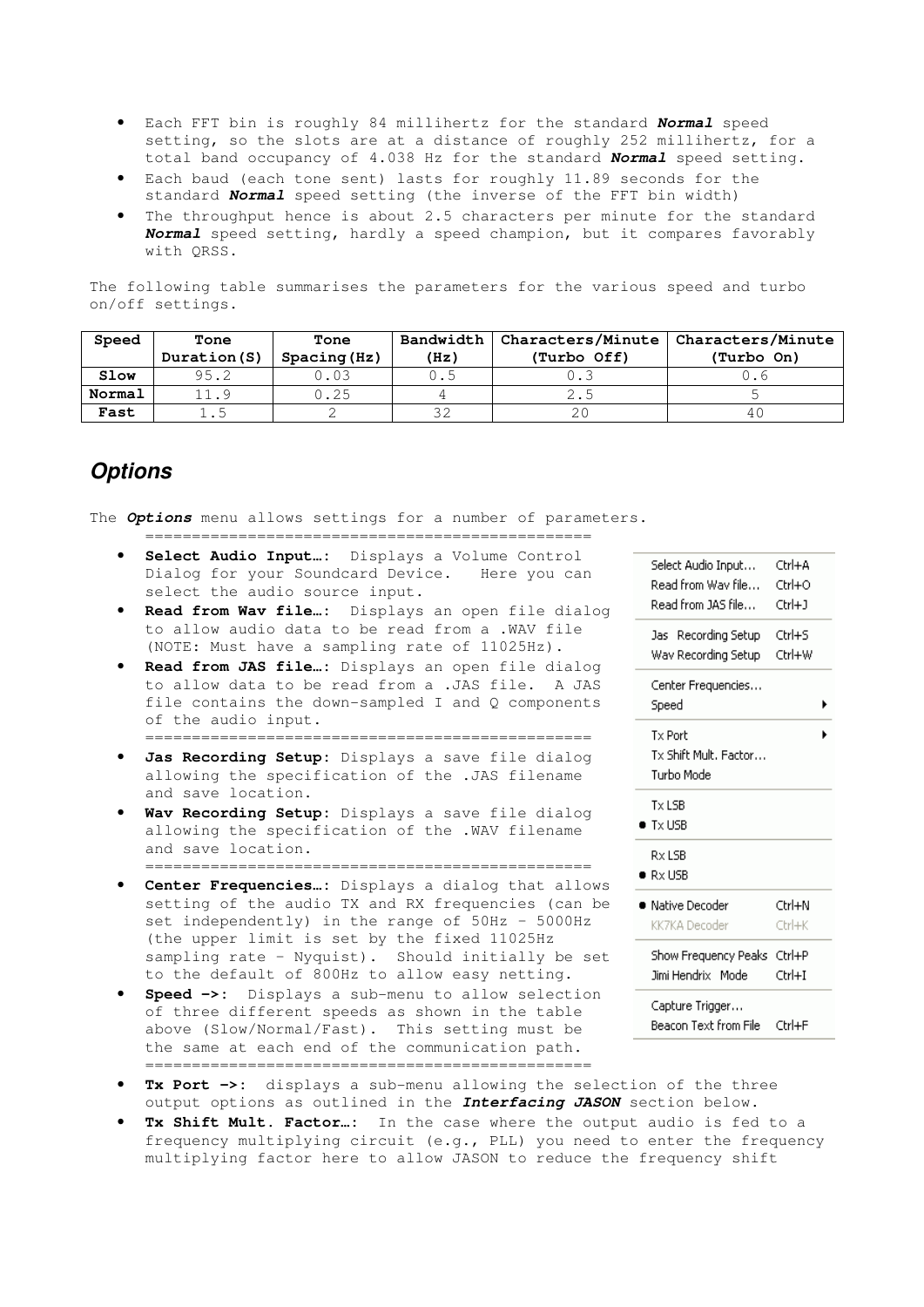deltas to ensure that the correct shifts are present at the multiplied frequency.

- **Turbo Mode:** An ON/OFF selection to enable/disable the TURBO mode. Selecting Turbo mode causes the tone time to be half as long while still maintaining the same tone shifts. This should only be done when the S/N is good. This setting must be the same at each end of the communication path.
- ===============================================
- **Tx LSB / Tx USB:** Selection must match the correct sideband setting for the Tx at your end.
- **Rx LSB / Rx USB:** Selection must match the correct sideband setting for the Rx at your end.

===============================================

- **Native Decoder:** Selects original decoder.
- KK7KA Decoder: Selects KK7KA decoder. Not selectable (greyed out) in v0.99 as decoder has not been upgraded by KK7KA to accommodate speed settings other than Normal. ===============================================
- **Show Frequency Peaks:** Enables/disables a real-time readout of the detected peak frequency between the yellow lines on receive.
- **Jimi Hendrix Mode:** Amplitude clipper intended to be used in the presence of impulsive noise. For those not atune to Mr. Hendrix – he was famous for a guitar sound produced by heavy clipping. ===============================================
- **Capture Trigger…:** Displays a dialog that allows entry of a piece of text that will trigger the beginning of text capture. Useful for leaving the receiver running waiting for a signal to begin (or rise out of the noise). The received screen text is saved in a file called "Jason.log" in the directory where Jason.exe is located.
- **Beacon Text from File:** Type different beacon messages into separate text files (.txt) and select a message from this open file dialog. ===============================================

# **Capture Range**

The program has a capture range of 1.5 times the bandwidth (my arbitrary choice), i.e. slightly more than 6 Hz for the standard **Normal** speed setting. The capture range can be easily positioned with the mouse. To do this, leftclick on the approximate center of the white lines that represent the received signal. The capture window (the two yellow lines)will then positioned so that its center will coincide with the frequency you have clicked on. Be warned that any signal that falls, even slightly, outside the capture window will be ignored by the decoding algorithm.

### **Frequency Stability Requirements**

Using the standard **Normal** speed setting as an example, it is evident that the combination of the Tx and Rx drifts must be such that, in each 11.89 sec. interval, the frequency must stay in one single FFT bin, i.e. 84 millihertz. Actually, a drift from -1 to +1 bin is tolerated, and accounted for, by the program. But let's remain on the conservative side. If we translate this into short term stability, where short term means a period of 10 minutes, we compute that our oscillator must not drift, in each 10-minute interval, more than  $0.084 * 600 / 11.89 = 4.24 Hz$  (roughly). This means, at 136kHz, a stability of 31 ppm is required, which doesn't look like a difficult figure to achieve.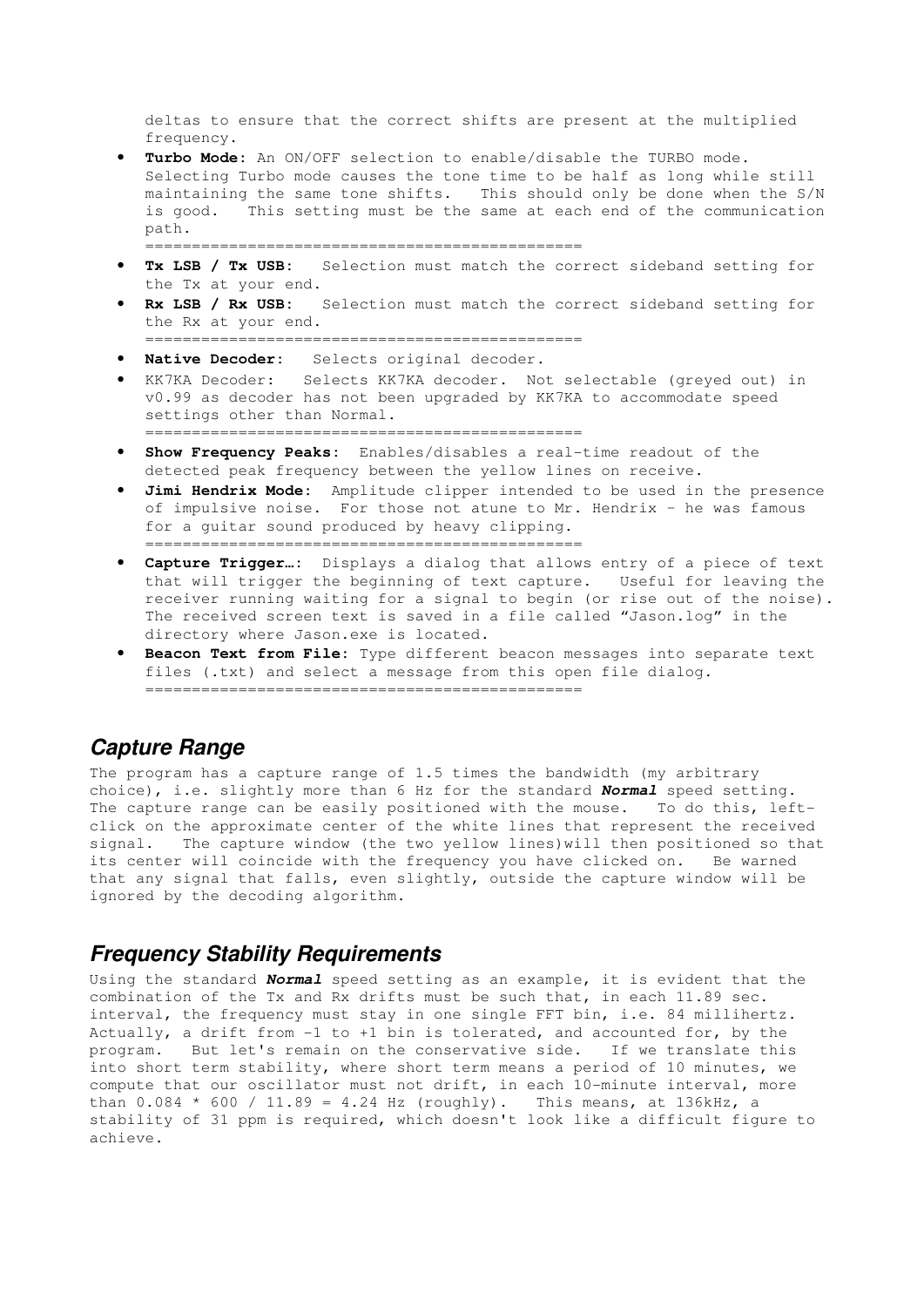### **Interfacing JASON**

How does Jason interface with the radio?

For reception, it's quite easy. Just bring the Rx audio into the sound card, just as you do now with Argo and Spectran. Keep the audio level low. Jason works best when the level bar on the left side of the panel is below 50 %.

You will see in the waterfall window two yellow lines. Tuning must be done so that to ensure that the white lines of the received signal are always inside the two yellow lines. The program discards all that falls outside. Fine-tuning is possible with the mouse. Click on a signal line on the waterfall window, and its frequency will be brought at the center of the yellow lines (the receiving window). The Rx center frequency can also be adjusted with a menu choice.

For transmission, I have envisaged three different modes, to make interfacing the easiest possible.

- 1. **Parallel Port Output** : via the Options menu, you can choose between LPT1 or LPT2. The code (ranging from 0 to 16) for the tone to be sent is output, with the **Strobe** pin pulsed high for 100ms. The Tx condition is indicated by the **SelectInput** pin being high.
- 2. **Serial Port Output** : via the Options menu, you can choose between COM1, COM2 or COM3. The serial format is 9600 - 8N1. The code (ranging from 0 to 16) for the tone to be sent is output. The Tx condition is indicated by the RTS being active. Via the Option menu, you can also choose the ZL1BPU format, which is what is needed by Murray's AVR Atmel board (http://www.qsl.net/zl1bpu/MICRO/EXCITER) Basically, an ASCII 'T' is sent at the beginning of transmission and an 'X' at the end. Moreover, the tones to be sent are identified by the three character sequence 'A00', 'A01'...'A09', 'A0A', A0B'....'A0F', 'A10' . No CR/LF used.
- 3. **Audio Output** : selectable via the Options menu. If you choose this method, a note is generated using the sound card, with a software implementation of a DDS, with a very long sine table (262144 entries), which ensures low distortion. The default center frequency generated is 800 Hz, but can be selected via the **Options** menu in the range 50Hz to 5000Hz.

When using audio output, there is the possibility to specify a shift multiplier factor (default = 1), which can be handy when generating the RF using a PLL process that involves divisions. The output is in stereo with left and right channels outputting the audio in quadrature (I and Q) allowing feeding to a phasing-type SSB transmitter set-up. To maximise sideband rejection of a phasing-type SSB transmitter a dialog for adjusting the relative amplitude and phase of the two stereo channels (I and Q) is available in the **Options | Tx Port** menu.

With these interfacing possibilities, it should be easy to hook-up a Tx to Jason, both if you have the capability to up-convert the audio tone to the working frequency, or if you use a DDS board, either with a parallel or serial interface.

If you use a DDS board, you will need the following table to set up the frequency to generate for the standard speed setting, depending on the code output from Jason. Add the value in the table to the nominal value of the carrier generated by the DDS.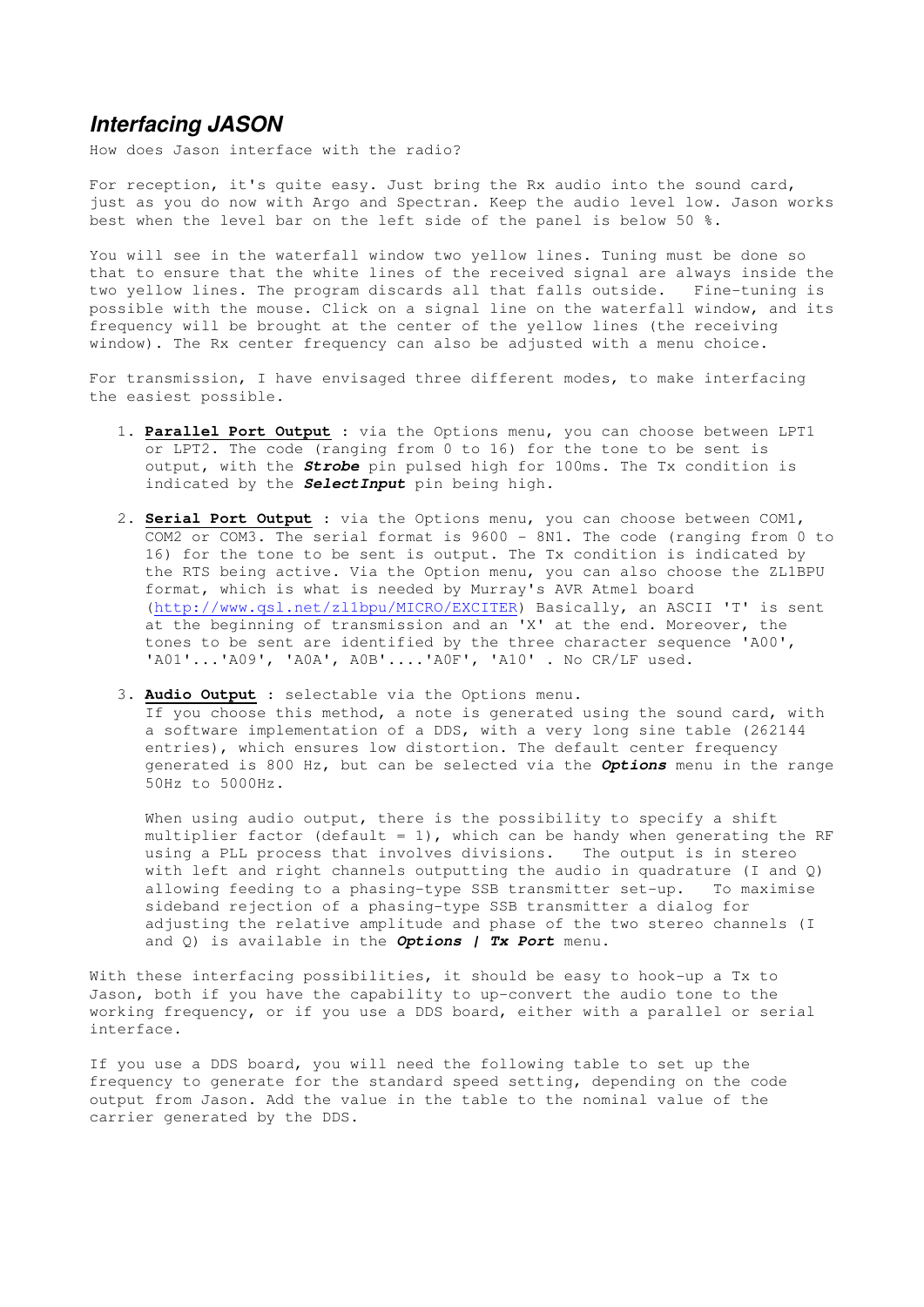| <b>Tone #</b>  | <b>Frequency (Hz)</b> |  |  |  |
|----------------|-----------------------|--|--|--|
| 0              | 797.981               |  |  |  |
| 1              | 798.234               |  |  |  |
| $\overline{2}$ | 798.486               |  |  |  |
| 3              | 798.738               |  |  |  |
| 4              | 798.991               |  |  |  |
| 5              | 799.243               |  |  |  |
| 6              | 799.496               |  |  |  |
| 7              | 799.748               |  |  |  |
| 8              | 800.000               |  |  |  |
| 9              | 800.252               |  |  |  |
| 10             | 800.505               |  |  |  |
| 11             | 800.757               |  |  |  |
| 12             | 801.009               |  |  |  |
| 13             | 801.262               |  |  |  |
| 14             | 801.514               |  |  |  |
| 15             | 801.766               |  |  |  |
| 16             | 802.019               |  |  |  |

These are also the default frequencies for the standard **Normal** speed setting generated when using the audio output, provided that your sound card has an exact sampling rate.

The encoding is taken care of by Jason; the DDS board task is only to generate the appropriate frequency, according to the code received via the serial or parallel port.

## **Frequency Accuracy for Using Audio Output Interface**

A common method for interfacing is using a soundcard that is normally installed in a PC as standard. It is useful to analyse the frequency accuracy and stability requirements for JASON. JASON assumes an exact 11025Hz sample rate. The initial frequency accuracy determines the ability to place the desired signal in the input frequency range of JASON. The table below outlines requirements for different speeds.

|        | Bin Width<br>(Hz) | Display<br>(Hz)<br>Range | Capture<br>(Hz)<br>Range | Required<br>Capture<br>Window<br>Accuracy<br>(Hz) | Required<br>Display<br>Window<br>Accuracy<br>(Hz) |
|--------|-------------------|--------------------------|--------------------------|---------------------------------------------------|---------------------------------------------------|
| Slow   | 0.0105            | 2.69                     | 0.76                     | ±0.1                                              | ±1                                                |
| Normal | 0.0841            | 21.5                     | 6.06                     | ±1                                                | ±9                                                |
| Fast   | 0.673             | 172.3                    | 48.45                    | ±8                                                | ±70                                               |

The final frequency accuracy is the sum of the receiver frequency error and the soundcard error. Sampling frequency accuracies of soundcard are usually much poorer in terms of ppm than modern receivers. Typically soundcards sampling frequencies are derived from a standard ±100ppm crystal oscillator while receivers are typically ±5ppm. Working in favour of the soundcard is that it is dealing with audio frequencies; therefore 100ppm @ 800Hz = 0.08Hz error. For 5ppm accuracy receiver working at 134kHz the error is about 0.7Hz. So worse error is 0.78Hz (say 0.8Hz). Short-term drift of both the soundcard and receiver will be much less than the initial accuracy error. Therefore with this combination it is possible to start JASON in the **Fast** mode without having to manually adjust the signal to be within the capture window (assuming both ends of the communication path are using gear of the same specifications). If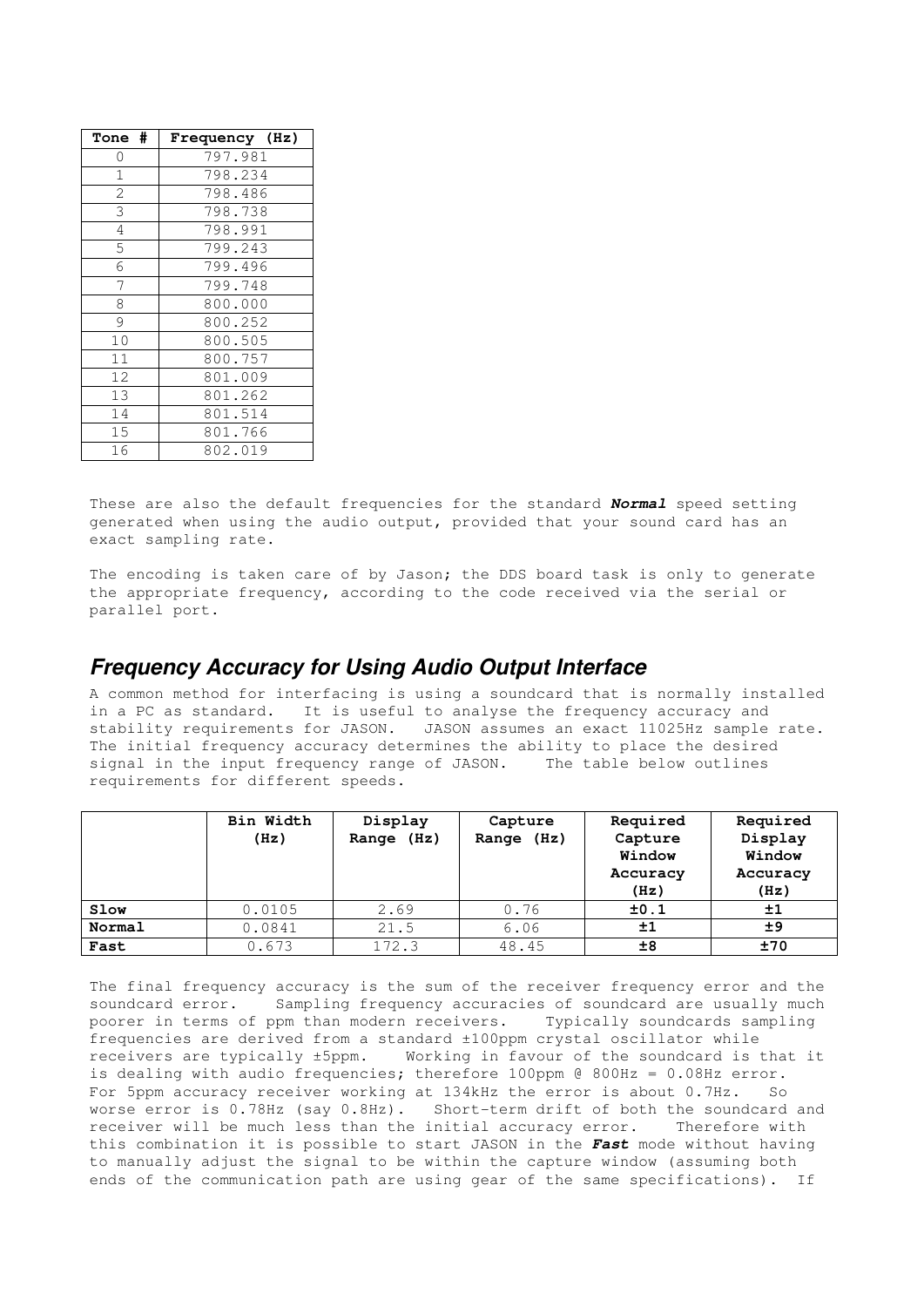the operators are prepared to manually adjust the capture window then the signal need only be within the display window requiring 8 times less initial accuracy and so the **Normal** mode is also possible without further calibration for the equipment accuracy described above.

**Important Disclaimer: Older soundcards usually had ±100ppm accuracy for the standard sampling rates of 44100, 22050, 11025 samples/second. However, the newer soundcards that have 96kHz and 48kHz sampling rates will likely have ±100ppm for these two rates, but the standard rates of 44100, 22050, 11025 might not have the same accuracy. For example a newer model external soundcard might be off by about 64ppm for the 48kHz and 96kHz sampling rates, while the sampling rates for 44100, 22050 and 11025 might be off by many ppm!!! Because of this it is probably necessary to calibrate the soundcard if it is one of the newer cards.** 

Methods for calibrating soundcards can be found on the Internet. As JASON has no provision to enter the real sampling rate (it assumes exactly 11025Hz) you can compensate by changing the **Rx** centre frequency. For example, if you find your soundcard sampling frequency is high by 100ppm (i.e., 11026.103Hz), you should enter a **Rx** centre frequency 100ppm low (e.g., 799.92001Hz for a nominal 800Hz). Of course, this does not account for any receiver errors.

#### **WAV and JAS Recording**

Incoming signal data can be saved for reading back at a later date. Two formats are available – WAV and JAS. The WAV format is Mono, 11025Hz sample rate, 16-bits per sample. The JAS format brings out the internal down converted and down sampled I/Q data (much lower effective sampling rate) that is normally fed to the internal JASON complex FFT algorithm before decoding.

Starting and stopping WAV and JAS recording is done via the 'W' and 'J' buttons respectively that appear just to the right of the **Options** and **About** buttons when JASON is in Rx mode. Note that if you haven't setup the filenames for saving to, you will be presented with a file save dialog when you first click these buttons. So if you want to suddenly capture some interesting signals make sure you have setup the filenames beforehand (See WAV and JAS recording setup in the **Options** menu).

After recording a WAV or JAS file you can feed it back later to JASON via the WAV and JAS reading modes in the **Options** menu.

The purpose of recording to a JAS file is that, compared to a WAV file, the size of a JAS file at **Slow, Normal** and **Fast** speeds is 0.4%, 3% and 25% respectively of a WAV file for the same record time. Handy for recording overnight sessions without filling up your hard drive!!! Of course there is a catch. The JAS file only records the signal passing into the internal complex FFT and decoder – therefore you cannot change the centre frequency or speed if you discover that the signal is outside the capture range or at the wrong speed when you play the JAS file back later. So if you see a nice signal but some of it or all of it falls outside the capture and/or if it is the wrong speed then too bad. Any changes you make are ignored during playback. In comparison the WAV file records the whole audio signal and when played back allows adjustment of centre frequency and speed. So if you see a nice signal that is wholly or partly outside the capture window and/or the wrong speed, you can make changes via the **Options** menu and run the WAV again. The playback of the WAV file is just like a speeded up version of real-time operation (so you have to be quick if you want to click in the display window to centre the signal unless the file is long :-).